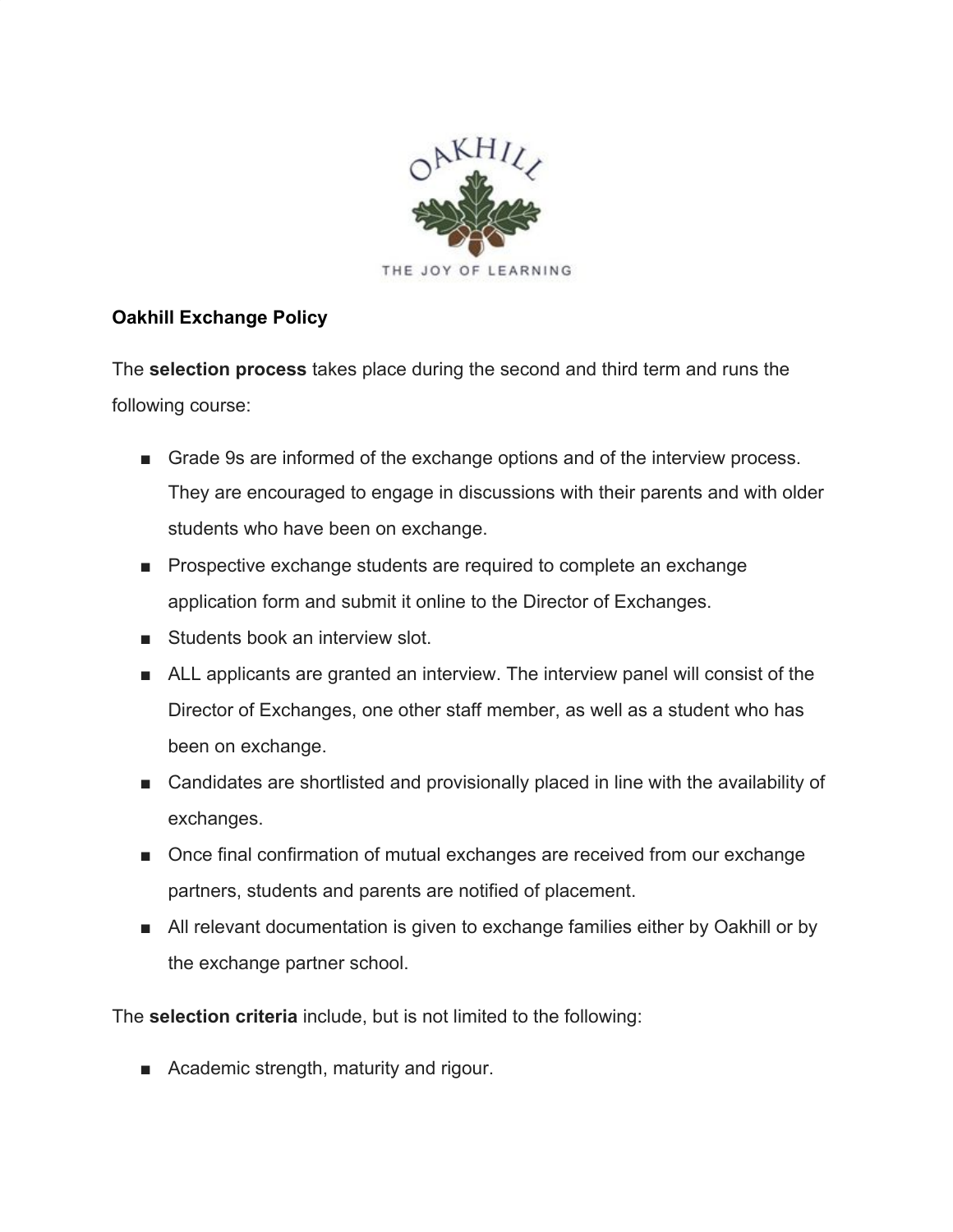- General maturity and the ability to adapt to challenging and different environments.
- Strength of character and the ability to serve as ambassador for Oakhill.
- Disciplinary record.
- All-rounded contribution to Oakhill (sporting, cultural, outreach).
- Any positions of leadership (SRC representative, sports captain).
- Since we do not have boarding facilities, the ability to host an exchange student is a key consideration.
- Students that knowingly might leave Oakhill before Grade 12 will only be considered for exchange if they are outstanding candidates and if their selection does not prevent other candidates from going on that particular exchange.

Documents and travel arrangements:

■ While Oakhill will provide some of the required documentation for exchange, it is up to the exchange families to organise unabridged birth certificates, passports, visas and flights. Oakhill will advise on flights, but families that are sending students to the same destination are encouraged to book the same flight. Families that have experienced the exchange process will be of great assistance in this regard. Our exchange partner schools will also supply parents with important documentation, such as visa letters.

## Hosting:

■ Parents of students that have been selected for exchange must be able and willing to host exchange students from our partner schools for the full duration of the exchange. Host parents are the primary caregivers for the exchange students and need to be available as they would be for their own children. An additional space in your home will be required for the German exchange students, since